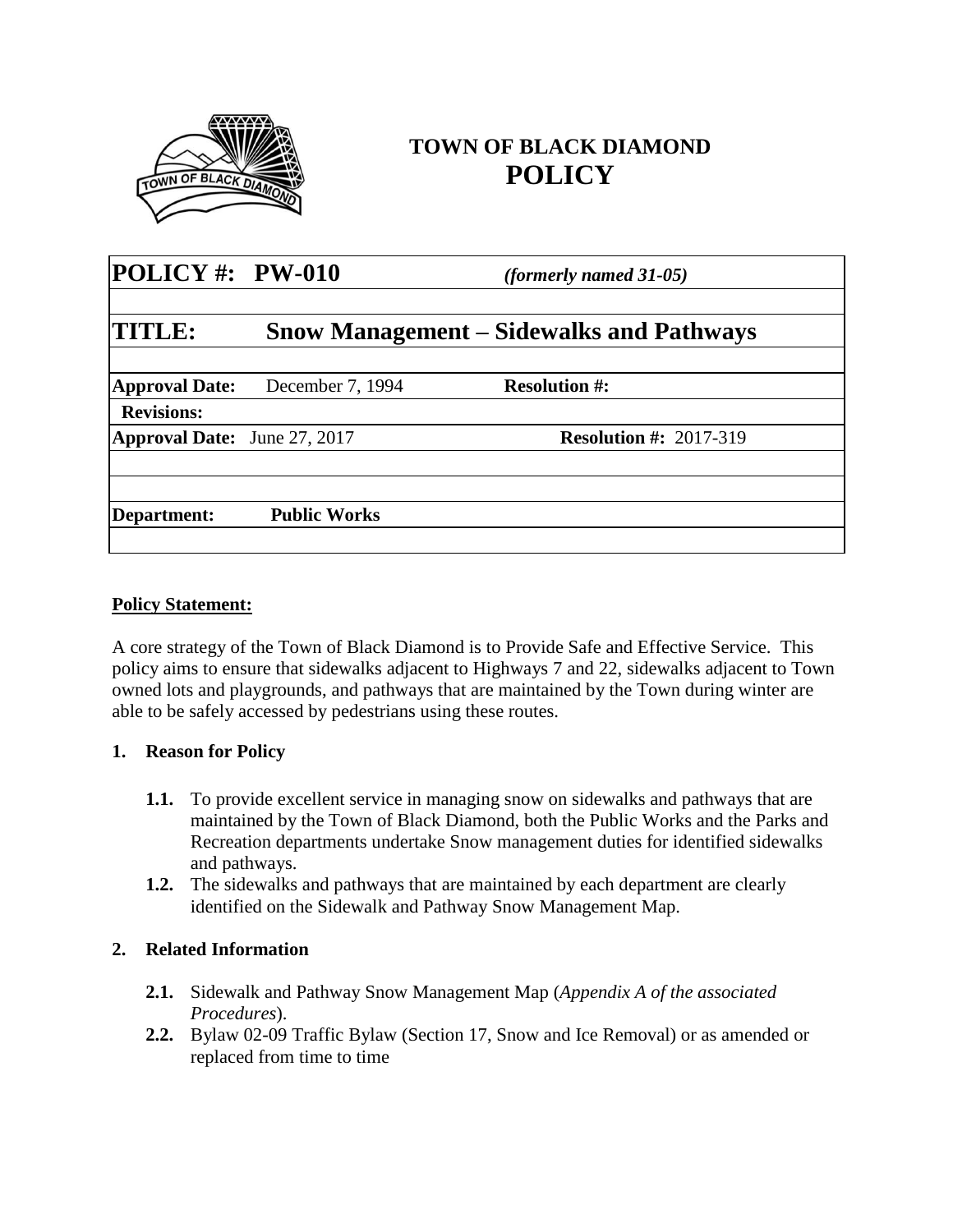

## **3. Definitions**

### **3.1.** *Central Core* means;

- Government Road South, from the intersection of Highway #7 to Willow Ridge Blvd., and
- **Highway #7 East, from the intersection of Government Road to**  $6<sup>th</sup>$  **Street SE, and**
- Centre Avenue West, from the intersection of Government Road to the Sheep River Bridge.
- **3.2.** *Manager* shall mean a person who oversees the duties, activities and business dealings of one or more employees of the Town of Black Diamond.

### **4. Responsibilities**

- **4.1.** Town Council to:
	- **4.1.1.** Approve by resolution this policy and any amendments.
	- **4.1.2.** Consider the allocation of resources for successful implementation of this policy in the annual budget process.
	- **4.1.3.** Ensure all policies conform to the overall mission, goals and values as set out in the Town's Strategic Plan.
- **4.2.** Chief Administrative Officer (CAO) to:
	- **4.2.1.** Ensure that this policy and procedure is reviewed every three years.
	- **4.2.2.** Ensure implementation of this policy and approve procedures and any amendments thereto.
- **4.3.** Managers to:
	- **4.3.1.** Understand, and adhere to this policy and procedure.
	- **4.3.2.** Ensure implementation of this policy and procedure within their departments.
	- **4.3.3.** Make recommendations to the CAO for necessary policy or procedure amendments.
	- **4.3.4.** Ensure employees are aware of and adhere to this policy and procedure.
- **4.4.** All Employees to:
	- **4.4.1.** Understand and adhere to this policy and procedure.
- **5. End of Policy**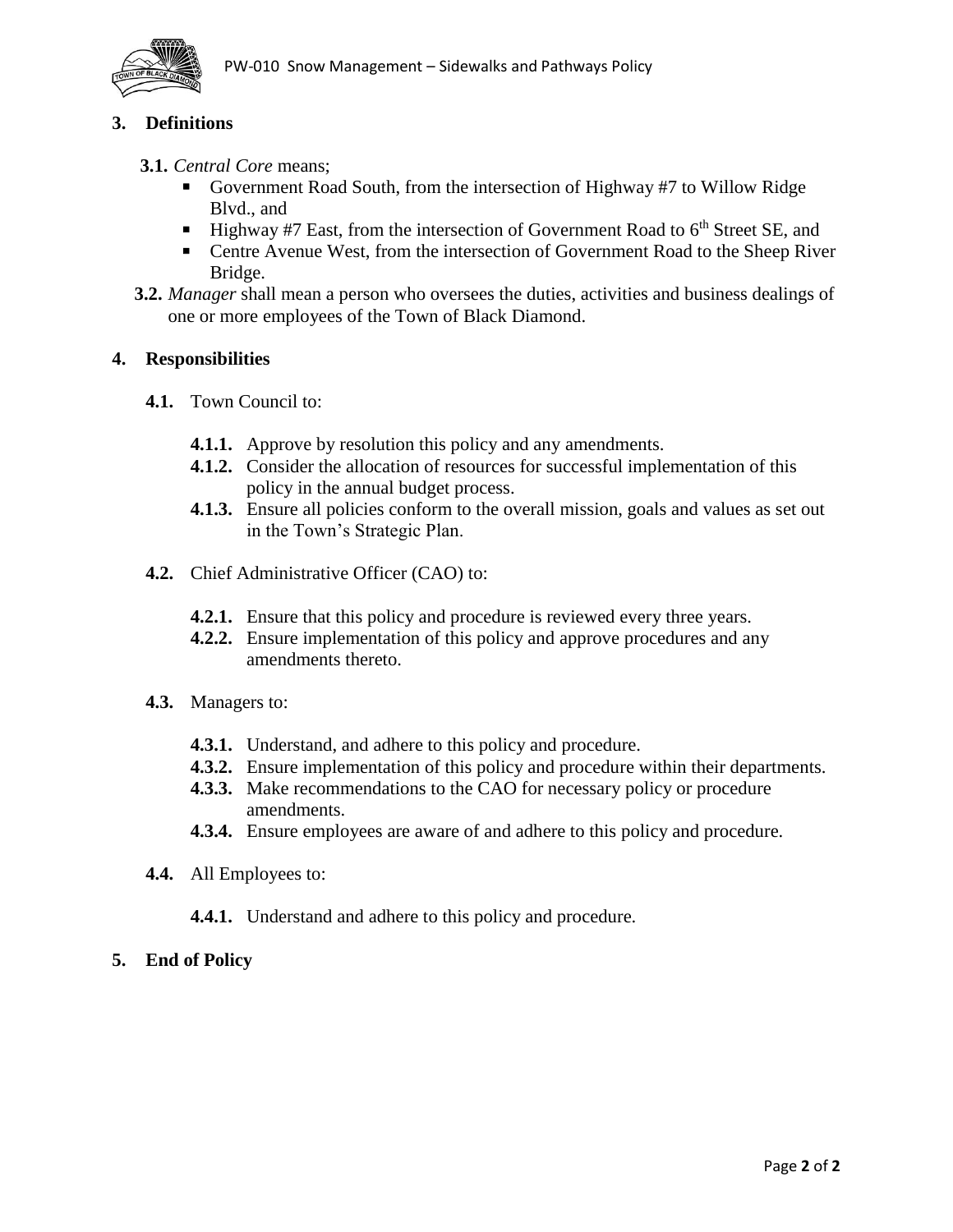

# **TOWN OF BLACK DIAMOND PROCEDURE**

| Procedure #: PW-010                              | <i>(formerly named 31-05)</i>                             |  |
|--------------------------------------------------|-----------------------------------------------------------|--|
| <b>PROCEDURE TITLE:</b>                          | <b>Snow Management – Sidewalks and</b><br><b>Pathways</b> |  |
| <b>Approval Date:</b> December 7, 1994 $(31-05)$ |                                                           |  |
| <b>Revision Date:</b> June 27, 2017              |                                                           |  |
| <b>Public Works</b><br>Department:               |                                                           |  |

### **1. General Guidelines**

- **1.1.** All sidewalks within the Central Core, shall be cleared of snow at least once a day, following an accumulation of 3 cm of snow, to facilitate pedestrian safety.
- **1.2.** All other sidewalks and pathways that are maintained by the Town of Black Diamond, as shown on the Sidewalk and Pathway Snow Management Map ("Appendix A"), will be cleared following an accumulation of 7.5cm of snow, or at the discretion of the Manager of the department responsible for those sidewalks and pathways.
- **1.3.** The Town of Black Diamond, according to the approved Procedures, will provide Snow Management assistance for sidewalks and pathways within the Central Core.
	- **1.3.1.** Management of any accumulation of snow on sidewalks in the Central Core, between services provided by the Town, is the responsibility of the property owners/occupants adjacent to said sidewalks.
	- **1.3.2.** Property owners/occupants in the Central Core may be subject to receiving warnings or tickets in accordance with the Town of Black Diamond Traffic Bylaw, (section 17 Snow and Ice Removal) as amended from time to time, if they fail to clear adjacent sidewalks.
- **1.4.** All persons owning or occupying any premises in the Town of Black Diamond, whether the premises are residential or non-residential, are required to clear snow and ice from sidewalks in accordance with Bylaw 02-09.
- **1.5.** When removing snow from sidewalks and pathways, the Town shall make every reasonable attempt to avoid piling snow onto adjacent owner's fences, accesses, property, etc.
- **1.6.** At any time, the Town may make arrangements for clearing of sidewalks adjacent to vacant privately-owned lands, in exchange for permission to store snow on the vacant lands.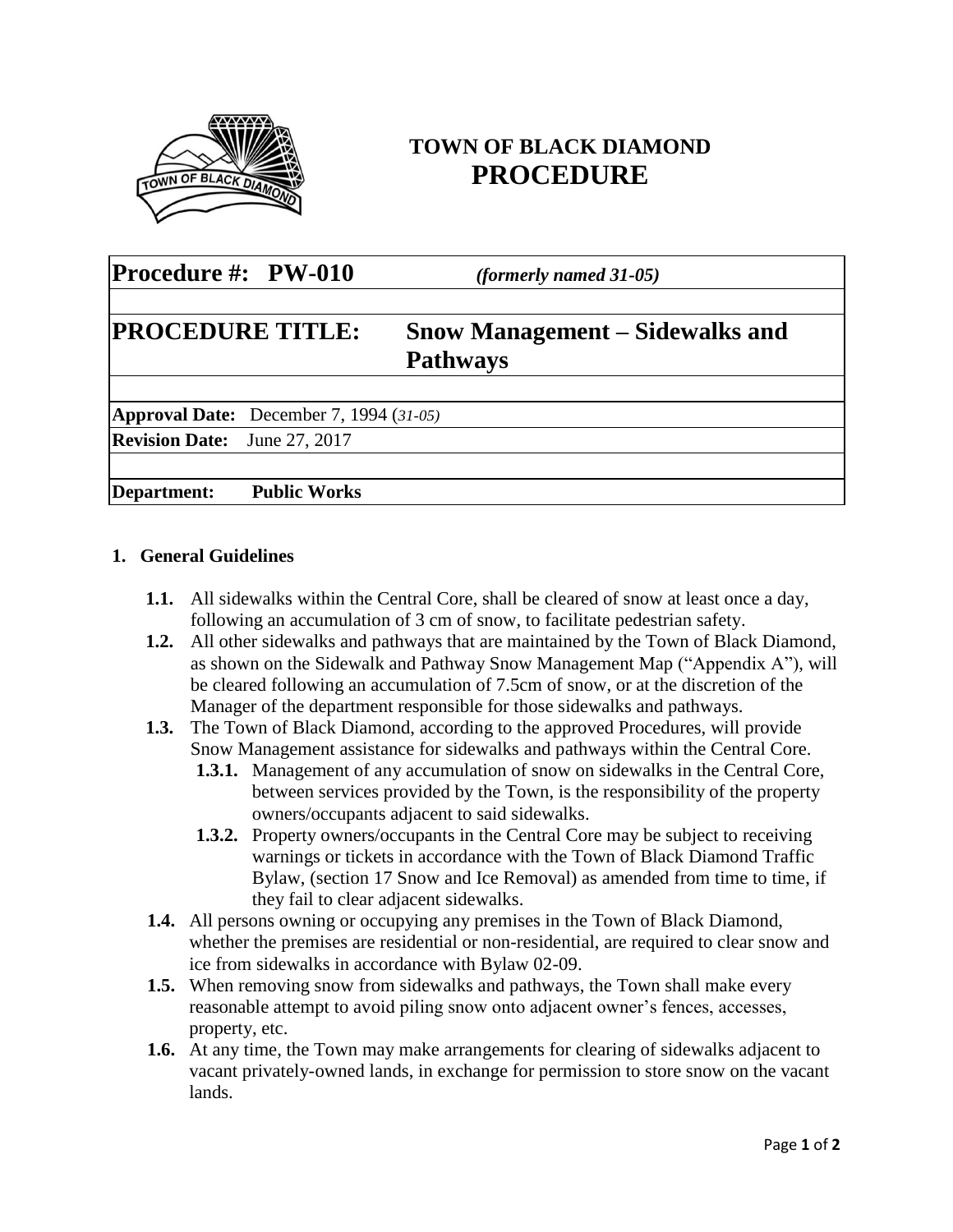

**1.7.** Any complaints regarding snow management on sidewalks or pathways shall be directed to the Public Works Manager or the Public Works Supervisor, regardless of the department responsible for any sidewalk or pathway in question.

### **2. Contracted Services**

- **2.1.** From time to time, the Managers of the Public Works Department or the Parks and Recreation Department may require assistance with snow management duties. This may happen when:
	- there is not an availability of sufficient staff to perform the required snow management duties, or
	- when the accumulation of snow is such that the staff is not able to manage the removal of snow in a timely manner that provides for the safety of pedestrians.
- **2.2.** At such times, the Manager of the department will contract the services required, to provide snow management on sidewalks and pathways, in conjunction with available Town staff, to ensure the safety of pedestrians in the Town of Black Diamond.

#### **3. End of Procedure**

### **APPROVAL**

Sharlene Brown, CAO Date

#### **REVIEW**

**Procedure reviewed, no changes required:**

\_\_\_\_\_\_\_\_\_\_\_\_\_\_\_\_\_\_\_\_\_\_\_\_\_\_\_\_\_\_\_

| CAO Signature | CAO Name (print) | Date Reviewed/Approved |
|---------------|------------------|------------------------|
|               |                  |                        |
| CAO Signature | CAO Name (print) | Date Reviewed/Approved |
|               |                  |                        |
| CAO Signature | CAO Name (print) | Date Reviewed/Approved |
|               |                  |                        |
| CAO Signature | CAO Name (print) | Date Reviewed/Approved |
|               |                  |                        |
| CAO Signature | CAO Name (print) | Date Reviewed/Approved |